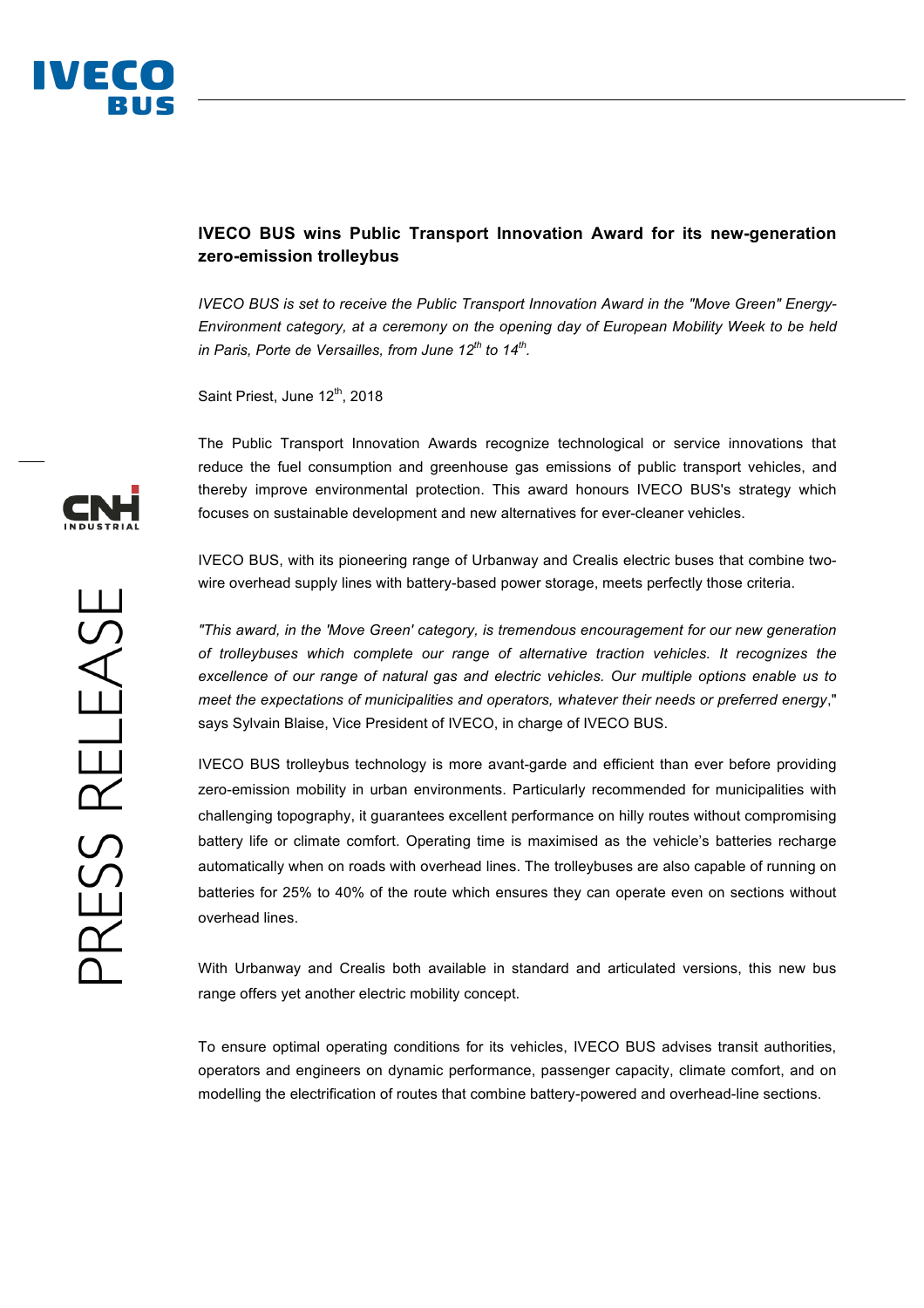

On the occasion of the European Mobility Exhibition, IVECO BUS has for the first time ever invited these actors to a "Meeting of Experts" at its stand, for the first unveiling of its new trolleybus range.

More than 800 trolleybuses designed and produced by IVECO BUS are already on the road in Europe. This new generation of vehicles is just one of a long line of improvements by the company who has been developing trolleybuses for decades (ER100, PR180, Cristalis...). In France, the municipalities of Lyon, Saint-Etienne, Limoges and Nancy operate its trolleybuses. For this new-generation range, IVECO BUS has selected a leader in trolleybus technology with over 14,000 vehicles produced to date: Skoda Electric.

IVECO BUS, a French manufacturer based in Lyon, designs the Urbanway and Crealis at its R&D center in Venissieux, and produces them at its Annonay plant in Ardèche. This site, which has been operating for over 100 years, has some 1,400 employees and calls on more than 270 French suppliers and subcontractors. Non-diesel alternative-fuel vehicles now constitute more than 50% of the plant's production.

## **IVECO BUS**

*IVECO BUS is a brand of CNH Industrial N.V., a global leader in capital goods listed on the New York Stock Exchange and on the Borsa Italiana in Milan.* 

*A major player in the field of public transport, and among the leading bus and coach manufacturers in Europe, IVECO BUS designs, manufactures and markets a broad range of vehicles that meets all the needs of public and private operators:* 

*- school, intercity and tourism coaches (Crossway, Evadys and Magelys)* 

*- standard and articulated city buses, including BRT dedicated versions, with a strong leadership in clean technologies such as CNG and Hybrids (Urbanway and Crealis)* 

*- minibuses for all passenger transport missions (Daily)* 

*- different chassis for bodybuilders.* 

*IVECO BUS employs over 5,000 people across two production units, in Annonay, France and in Vysoké Myto, Czech Republic. Both factories were awarded the bronze medal in 2013 following*